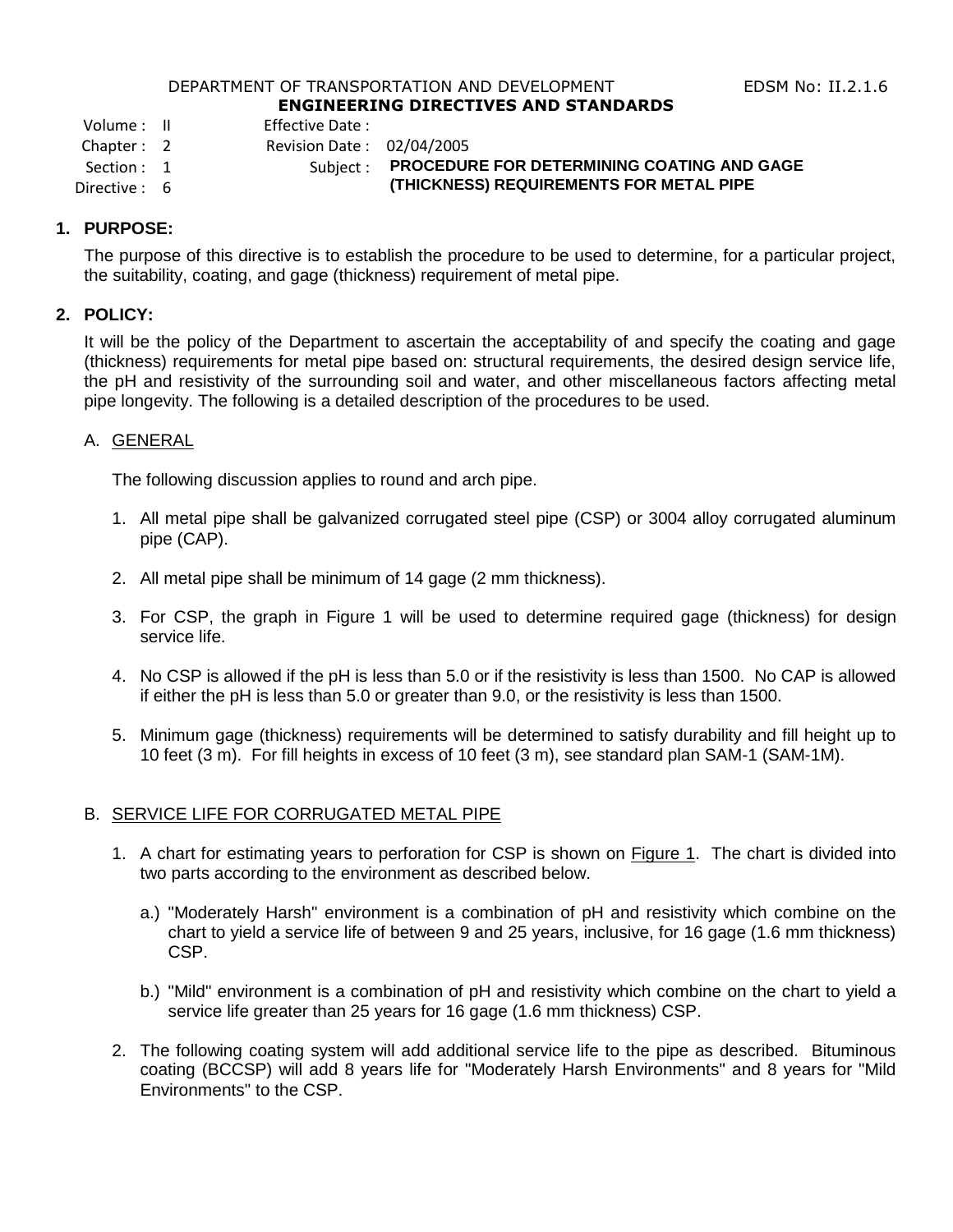# C. FIELD DATA

- 1. Estimated service life for metal pipe depends on soil and water conditions in the field.
- 2. The District Laboratory will make a soils, water and foundation investigation for those projects which require drainage structures.
	- a) A soil sample and a water sample for pH and resistivity tests shall be taken to represent not more than 2000 linear feet of project. Such samples shall be representative of the conditions of that roadway segment. The soil sample and the water sample may be taken from different locations within that roadway segment. Soil samples should be taken from soil zones representing pipe bedding locations (invert of pipes).
	- b) Sampling site selection is to be carefully done so as to best represent soil and water conditions. Any unusual conditions - such as waste, industrial run off, etc. are to be specifically investigated and noted.
	- c) Each major culvert location is to be sampled for soil and water pH and resistivity in addition to soil type and consistency. Such locations will be specifically identified on the request for soils investigation originating from the project manager. Any such location may also be used as a sample representing not more than 2000 linear feet (600 m) of project regardless of additional minor pipe locations.
	- d) Major culvert locations will generally be larger diameter drains and multiple barrel drains. ("Larger diameter drains" will be individual culverts which are 72" (1800 mm) or larger in diameter. Any multiple barrel drain regardless of pipe size will be considered as a "major culvert location".)
- 3. Requests for the above investigations will generally be a part of sub-grade soil surveys.
	- a) The project manager requests this information from the Pavement & Geotechnical Services Section. Submitted along with the request should be a set of  $\frac{1}{2}$  size plans with the culvert crossings marked. The Pavement & Geotechnical Services Section forwards the request to the District Laboratory.
	- b) All field information and laboratory test data is to be reported in tabular form with any necessary narrative clarifications.
	- c) This information is to be submitted to the project manager and Pavement & Geotechnical Services Section. The information will also be scanned for future use.
- 4. The project manager will analyze the pH and resistivity values for each project and will determine the necessary information on gage (thickness) and coating requirements for any metal pipe that may be used on the project based on the criteria in this EDSM. Software to perform these calculations is available from the Road Design – Hydraulics Section.

The following procedure is to be used:

a.) Cross Drain Pipe and Storm Drain Pipe (Outfall):

The pH and resistivity information for the entire project will be used. The required metal pipe gage (thickness) will be chosen which meets the requirement of 70% or more of the readings. Exceptions to this procedure will be made if abnormal conditions exist at a particular site.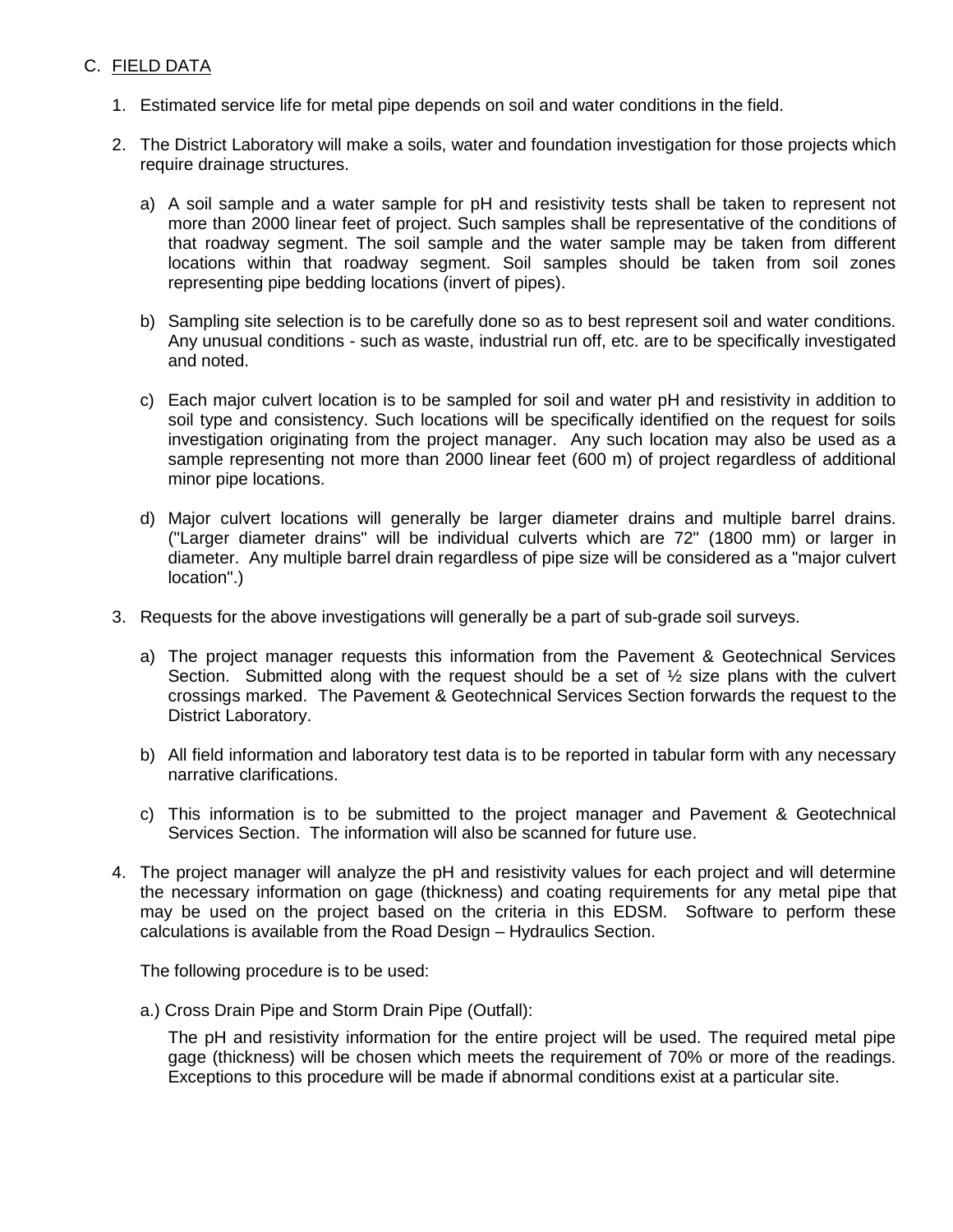## b.) Side Drains:

The pH and resistivity information for the entire project will be used. The required metal pipe gage (thickness) will be chosen which meets the requirement of a minimum of 80% or more of the readings.

#### D. OTHER CONDITIONS

1. For metal pipe used for non-highway drainage purposes, installed by others or installed by the Department for others:

Corrugated metal pipe shall be either CSP(A), BCCSP(A), or CAP(A). The gage (thickness) will be as required for fill height according to standard plan SAM-1 (SAM-1M).

## **3. OTHER ISSUANCES AFFECTED:**

All directives, memoranda or instructions issued heretofore in conflict with this memorandum are hereby rescinded.

## **4. EFFECTIVE DATE:**

This policy is effective immediately and will be implemented on all projects except those where use of this EDSM would result in scheduling delays.

> WILLIAM H. TEMPLE CHIEF ENGINEER